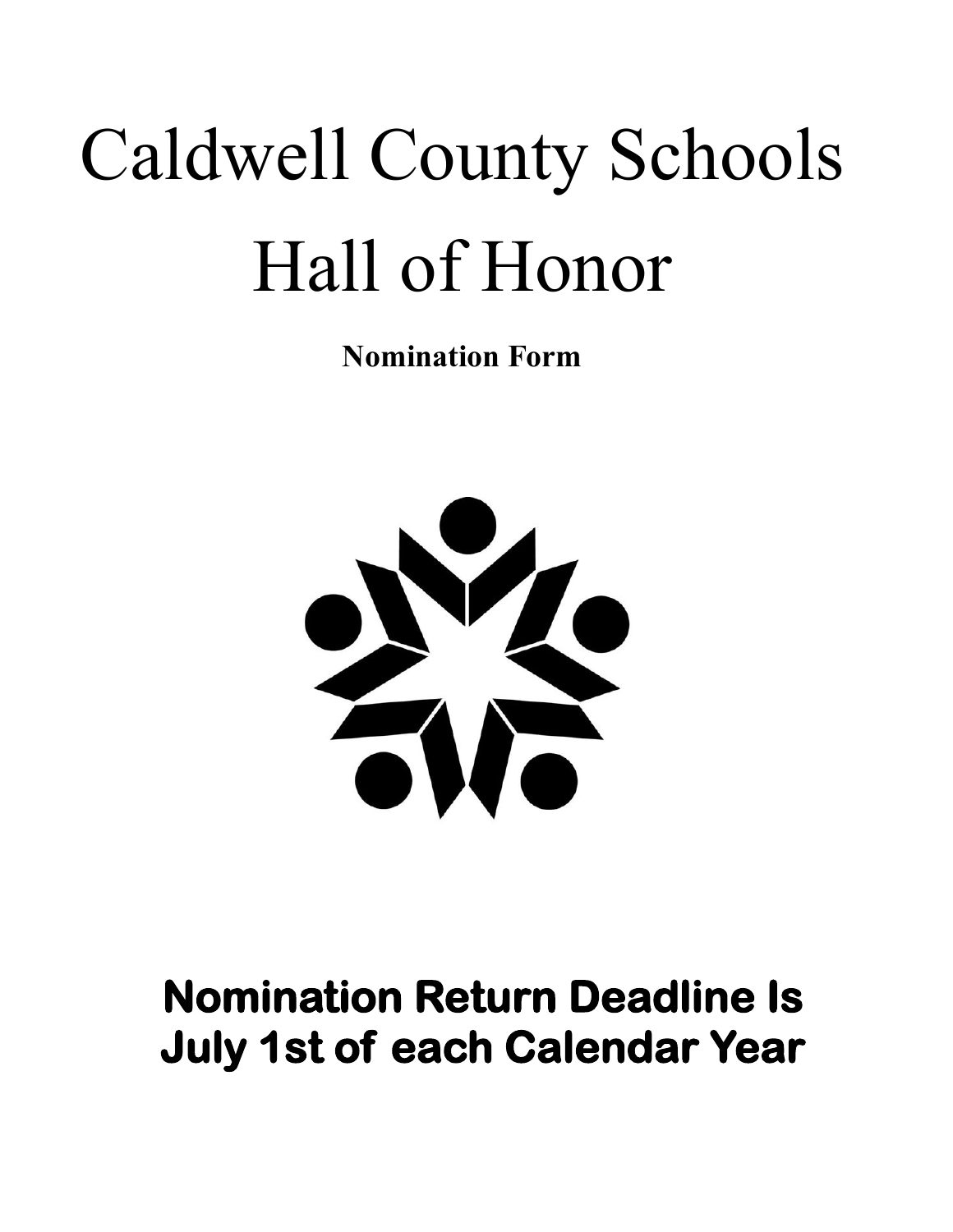## **CALDWELL COUNTY SCHOOLS HALL OF HONOR**

| Nomination Form                                                   |                                                                                                                                                                        |  |
|-------------------------------------------------------------------|------------------------------------------------------------------------------------------------------------------------------------------------------------------------|--|
| A. Candidate Information                                          |                                                                                                                                                                        |  |
|                                                                   |                                                                                                                                                                        |  |
|                                                                   |                                                                                                                                                                        |  |
|                                                                   |                                                                                                                                                                        |  |
|                                                                   |                                                                                                                                                                        |  |
|                                                                   |                                                                                                                                                                        |  |
|                                                                   | Age: Date of Birth: Place of Birth: Place of Birth:                                                                                                                    |  |
| Graduate of a Caldwell County High School? _______ yes _______ no |                                                                                                                                                                        |  |
|                                                                   |                                                                                                                                                                        |  |
|                                                                   | If no, number of years in attendance in Caldwell County Schools: ________________                                                                                      |  |
|                                                                   | Name of last Caldwell County School attended: __________________________________<br>List any other schools attended and degrees received after leaving Caldwell County |  |
| $\frac{1}{\text{Decased:}}$                                       | ,我们也不能在这里的人,我们也不能在这里的人,我们也不能在这里的人,我们也不能在这里的人,我们也不能在这里的人,我们也不能在这里的人,我们也不能在这里的人,我们<br>(If candidate is deceased, give date of death and<br>complete Section B)           |  |
|                                                                   | Present employment of candidate (if applicable): _______________________________                                                                                       |  |
| (Company/Organization)                                            | (Employer's Address)                                                                                                                                                   |  |
|                                                                   | B. Closest Living Relative of Candidate (Complete Section B only if candidate is deceased.)<br>Name:                                                                   |  |
|                                                                   |                                                                                                                                                                        |  |
|                                                                   |                                                                                                                                                                        |  |
|                                                                   |                                                                                                                                                                        |  |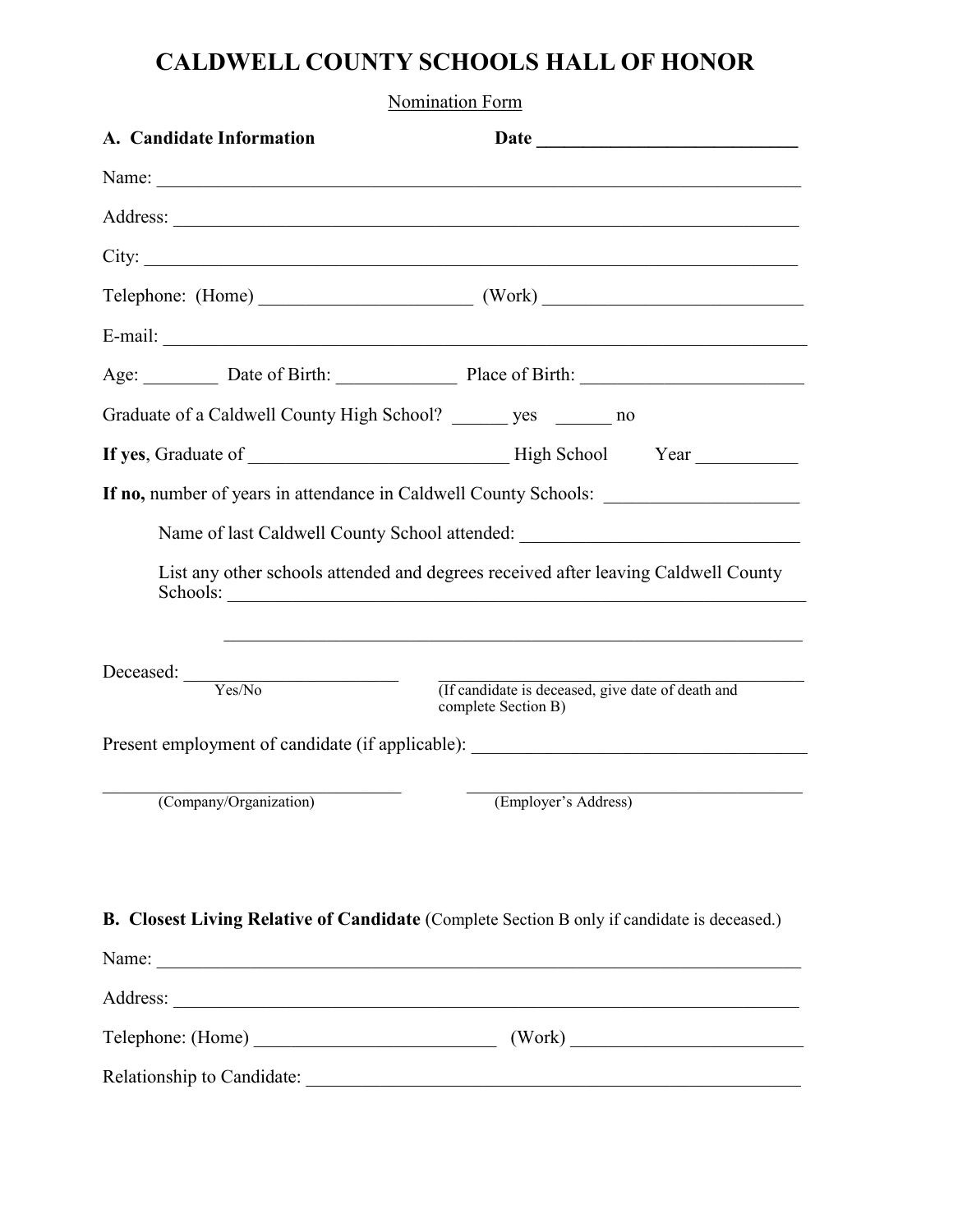## **C. Hall of Honor Criteria**

The purpose of the Hall of Honor is to recognize graduates and former students of Caldwell County Schools by honoring individuals who have made significant contributions to their profession and/or community and who have maintained exemplary character.

Candidates must meet the following criteria:

- 1. The candidate must be a graduate of a Caldwell County School; or while attending Caldwell County Schools was admitted to the NC School of Mathematics and Science or the NC School of Arts and received a high school diploma from that institution; **or** ended his/her secondary education as a Caldwell County Schools student, did not receive a high school diploma, but did receive a post-secondary degree from an institution of higher learning.
- 2. The candidate must be of exemplary character and reputation.
- 3. The candidate must have made significant contributions to his/her profession and/or community.
- 4. All candidates shall be considered without discrimination on the basis of race, color, religion, sex, age, handicap or national origin.
- **D. List any significant contributions that the candidate has made to his/her profession and/or community.**

 $\mathcal{L}_\mathcal{L} = \mathcal{L}_\mathcal{L} = \mathcal{L}_\mathcal{L} = \mathcal{L}_\mathcal{L} = \mathcal{L}_\mathcal{L} = \mathcal{L}_\mathcal{L} = \mathcal{L}_\mathcal{L} = \mathcal{L}_\mathcal{L} = \mathcal{L}_\mathcal{L} = \mathcal{L}_\mathcal{L} = \mathcal{L}_\mathcal{L} = \mathcal{L}_\mathcal{L} = \mathcal{L}_\mathcal{L} = \mathcal{L}_\mathcal{L} = \mathcal{L}_\mathcal{L} = \mathcal{L}_\mathcal{L} = \mathcal{L}_\mathcal{L}$ 

 $\mathcal{L} = \{ \mathcal{L} = \{ \mathcal{L} \} \cup \{ \mathcal{L} \} \cup \{ \mathcal{L} \} \cup \{ \mathcal{L} \} \cup \{ \mathcal{L} \} \cup \{ \mathcal{L} \} \cup \{ \mathcal{L} \} \cup \{ \mathcal{L} \} \cup \{ \mathcal{L} \} \cup \{ \mathcal{L} \} \cup \{ \mathcal{L} \} \cup \{ \mathcal{L} \} \cup \{ \mathcal{L} \} \cup \{ \mathcal{L} \} \cup \{ \mathcal{L} \} \cup \{ \mathcal{L} \} \cup \{ \mathcal{L} \} \cup$ 

 $\mathcal{L} = \{ \mathcal{L} = \{ \mathcal{L} \} \cup \{ \mathcal{L} \} \cup \{ \mathcal{L} \} \cup \{ \mathcal{L} \} \cup \{ \mathcal{L} \} \cup \{ \mathcal{L} \} \cup \{ \mathcal{L} \} \cup \{ \mathcal{L} \} \cup \{ \mathcal{L} \} \cup \{ \mathcal{L} \} \cup \{ \mathcal{L} \} \cup \{ \mathcal{L} \} \cup \{ \mathcal{L} \} \cup \{ \mathcal{L} \} \cup \{ \mathcal{L} \} \cup \{ \mathcal{L} \} \cup \{ \mathcal{L} \} \cup$ 

 $\mathcal{L}_\mathcal{L} = \mathcal{L}_\mathcal{L} = \mathcal{L}_\mathcal{L} = \mathcal{L}_\mathcal{L} = \mathcal{L}_\mathcal{L} = \mathcal{L}_\mathcal{L} = \mathcal{L}_\mathcal{L} = \mathcal{L}_\mathcal{L} = \mathcal{L}_\mathcal{L} = \mathcal{L}_\mathcal{L} = \mathcal{L}_\mathcal{L} = \mathcal{L}_\mathcal{L} = \mathcal{L}_\mathcal{L} = \mathcal{L}_\mathcal{L} = \mathcal{L}_\mathcal{L} = \mathcal{L}_\mathcal{L} = \mathcal{L}_\mathcal{L}$ 

 $\mathcal{L}_\mathcal{L} = \mathcal{L}_\mathcal{L} = \mathcal{L}_\mathcal{L} = \mathcal{L}_\mathcal{L} = \mathcal{L}_\mathcal{L} = \mathcal{L}_\mathcal{L} = \mathcal{L}_\mathcal{L} = \mathcal{L}_\mathcal{L} = \mathcal{L}_\mathcal{L} = \mathcal{L}_\mathcal{L} = \mathcal{L}_\mathcal{L} = \mathcal{L}_\mathcal{L} = \mathcal{L}_\mathcal{L} = \mathcal{L}_\mathcal{L} = \mathcal{L}_\mathcal{L} = \mathcal{L}_\mathcal{L} = \mathcal{L}_\mathcal{L}$ 

 $\mathcal{L} = \{ \mathcal{L} = \{ \mathcal{L} \} \cup \{ \mathcal{L} \} \cup \{ \mathcal{L} \} \cup \{ \mathcal{L} \} \cup \{ \mathcal{L} \} \cup \{ \mathcal{L} \} \cup \{ \mathcal{L} \} \cup \{ \mathcal{L} \} \cup \{ \mathcal{L} \} \cup \{ \mathcal{L} \} \cup \{ \mathcal{L} \} \cup \{ \mathcal{L} \} \cup \{ \mathcal{L} \} \cup \{ \mathcal{L} \} \cup \{ \mathcal{L} \} \cup \{ \mathcal{L} \} \cup \{ \mathcal{L} \} \cup$ 

 $\mathcal{L} = \{ \mathcal{L} = \{ \mathcal{L} \} \cup \{ \mathcal{L} \} \cup \{ \mathcal{L} \} \cup \{ \mathcal{L} \} \cup \{ \mathcal{L} \} \cup \{ \mathcal{L} \} \cup \{ \mathcal{L} \} \cup \{ \mathcal{L} \} \cup \{ \mathcal{L} \} \cup \{ \mathcal{L} \} \cup \{ \mathcal{L} \} \cup \{ \mathcal{L} \} \cup \{ \mathcal{L} \} \cup \{ \mathcal{L} \} \cup \{ \mathcal{L} \} \cup \{ \mathcal{L} \} \cup \{ \mathcal{L} \} \cup$ 

 $\mathcal{L} = \frac{1}{2} \sum_{i=1}^{n} \frac{1}{2} \sum_{j=1}^{n} \frac{1}{2} \sum_{j=1}^{n} \frac{1}{2} \sum_{j=1}^{n} \frac{1}{2} \sum_{j=1}^{n} \frac{1}{2} \sum_{j=1}^{n} \frac{1}{2} \sum_{j=1}^{n} \frac{1}{2} \sum_{j=1}^{n} \frac{1}{2} \sum_{j=1}^{n} \frac{1}{2} \sum_{j=1}^{n} \frac{1}{2} \sum_{j=1}^{n} \frac{1}{2} \sum_{j=1}^{n} \frac{1}{2} \sum$ 

 $\mathcal{L}_\mathcal{L} = \mathcal{L}_\mathcal{L} = \mathcal{L}_\mathcal{L} = \mathcal{L}_\mathcal{L} = \mathcal{L}_\mathcal{L} = \mathcal{L}_\mathcal{L} = \mathcal{L}_\mathcal{L} = \mathcal{L}_\mathcal{L} = \mathcal{L}_\mathcal{L} = \mathcal{L}_\mathcal{L} = \mathcal{L}_\mathcal{L} = \mathcal{L}_\mathcal{L} = \mathcal{L}_\mathcal{L} = \mathcal{L}_\mathcal{L} = \mathcal{L}_\mathcal{L} = \mathcal{L}_\mathcal{L} = \mathcal{L}_\mathcal{L}$ 

 $\mathcal{L} = \{ \mathcal{L} = \{ \mathcal{L} \} \cup \{ \mathcal{L} \} \cup \{ \mathcal{L} \} \cup \{ \mathcal{L} \} \cup \{ \mathcal{L} \} \cup \{ \mathcal{L} \} \cup \{ \mathcal{L} \} \cup \{ \mathcal{L} \} \cup \{ \mathcal{L} \} \cup \{ \mathcal{L} \} \cup \{ \mathcal{L} \} \cup \{ \mathcal{L} \} \cup \{ \mathcal{L} \} \cup \{ \mathcal{L} \} \cup \{ \mathcal{L} \} \cup \{ \mathcal{L} \} \cup \{ \mathcal{L} \} \cup$ 

 $\mathcal{L} = \{ \mathcal{L} = \{ \mathcal{L} \} \cup \{ \mathcal{L} \} \cup \{ \mathcal{L} \} \cup \{ \mathcal{L} \} \cup \{ \mathcal{L} \} \cup \{ \mathcal{L} \} \cup \{ \mathcal{L} \} \cup \{ \mathcal{L} \} \cup \{ \mathcal{L} \} \cup \{ \mathcal{L} \} \cup \{ \mathcal{L} \} \cup \{ \mathcal{L} \} \cup \{ \mathcal{L} \} \cup \{ \mathcal{L} \} \cup \{ \mathcal{L} \} \cup \{ \mathcal{L} \} \cup \{ \mathcal{L} \} \cup$ 

 $\mathcal{L} = \{ \mathcal{L} = \{ \mathcal{L} \} \cup \{ \mathcal{L} \} \cup \{ \mathcal{L} \} \cup \{ \mathcal{L} \} \cup \{ \mathcal{L} \} \cup \{ \mathcal{L} \} \cup \{ \mathcal{L} \} \cup \{ \mathcal{L} \} \cup \{ \mathcal{L} \} \cup \{ \mathcal{L} \} \cup \{ \mathcal{L} \} \cup \{ \mathcal{L} \} \cup \{ \mathcal{L} \} \cup \{ \mathcal{L} \} \cup \{ \mathcal{L} \} \cup \{ \mathcal{L} \} \cup \{ \mathcal{L} \} \cup$ 

**E. List any awards or honors that the candidate has received.** (You may support the candidate's nomination with copies of newspaper articles and/or other data you may have.)